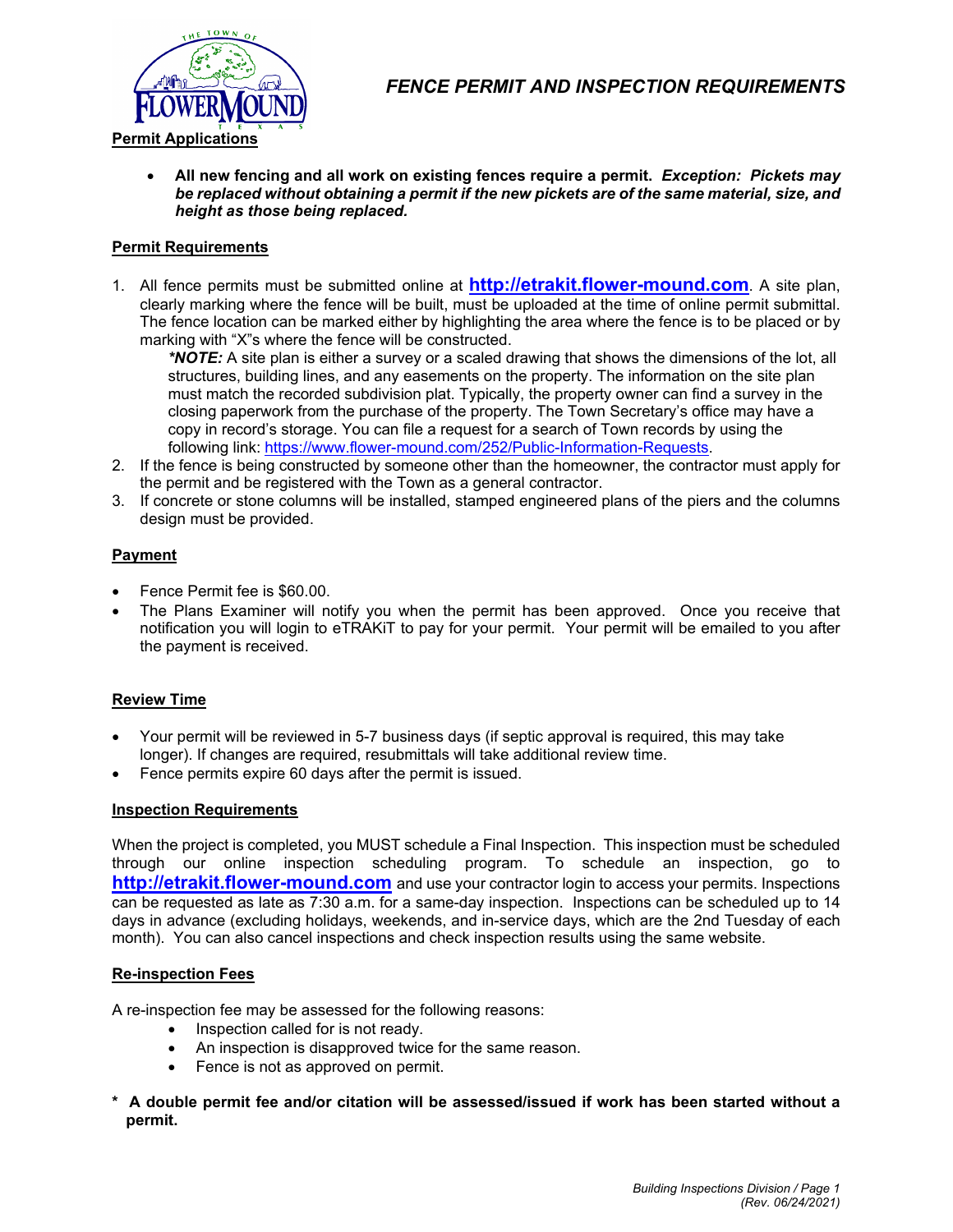## *Residential Fences:*

Front Yard:

- a) No fence or wall within a required front yard shall exceed four feet (4') in height above the adjacent grade (except in "A" Agricultural District)
- b) In the "A" Agricultural District, front yard fences shall not exceed four feet (4') in height above the adjacent grade, unless it is barbed wire or metal/wire livestock fencing, which shall not exceed five feet (5') within a required front yard.

Keylots:

a) A "keylot" is a lot platted with two front yards that can be addressed from either street. Fences constructed within the established front yard shall not exceed four feet (4') in height. Fences constructed within the additional required front yard shall not exceed eight feet (8') in height but must be set back a minimum of ten feet (10') from the property line. Fences constructed within the first ten feet (10') of the additional required front yard shall not exceed four feet (4') in height.

Visibility Clip:

a) Visibility clips on intersections of residential streets shall maintain a twenty-five feet by twenty-five feet (25' x 25') visibility from the Right-of-Way (ROW). Other street intersections, such as collectors and arterials, have a thirty feet by thirty feet (30' x 30') visibility requirement.

Back Yard & Side Yards:

a) Maximum rear and side yard fencing shall not exceed eight feet (8') in height above the adjacent grade.

Park, Trail & Open Space Areas:

a) Fences and walls constructed adjacent and parallel to dedicated park, trail, or open space areas shall consist of wrought-iron or tubular steel. Said fences and walls should be a minimum of four feet (4') in height and may be required to have masonry or stone columns measuring a minimum of twenty-four inches by twenty-four inches (24"x 24") with monolithic tops. See Section 5.06(e) in the Land Development Code for a more detailed explanation.

All perimeter fencing must be constructed using the following criteria:

*Perimeter fence:* means any fence as defined for the purposes of this article that is adjacent to an arterial or collector road as defined in the town's thoroughfare plan and does not meet the requirements of Section 98-821 Perimeter Screening. This definition does not include any fence allowed under the Town's Urban Design Plan or any five foot (5') fence allowed under Section 98- 1142(b).

#### Section 14-542. Perimeter Fence Standards

Any perimeter fence found to be in violation of subsection 14-541(3) must be repaired or replaced, as applicable, in conformity with the standards set forth below. In addition, any new perimeter fence shall be constructed in conformity with the standards set forth below. Perimeter fence repair, replacement and construction must meet the following minimum standards:

- 1. Fences shall be a minimum of six feet (6') in height and a maximum of eight feet (8') in height. The height of the fence shall not extend above any masonry column. The style of the fence shall be board on board, with a nominal size one inch by four inches  $(1" \times 4")$  trim board at the top of the fence. Fences located within front yard setbacks must be constructed of tubular steel and may not exceed four feet (4') in height.
- 2. All vertical posts shall be two and three eighths inch (2-3/8") minimum outside diameter, .095 gauge galvanized metal. Vertical posts shall be spaced at no greater than eight feet on center, set a minimum of eighteen inches (18") deep into two feet (2') deep, ten inches (10") diameter concrete post footings.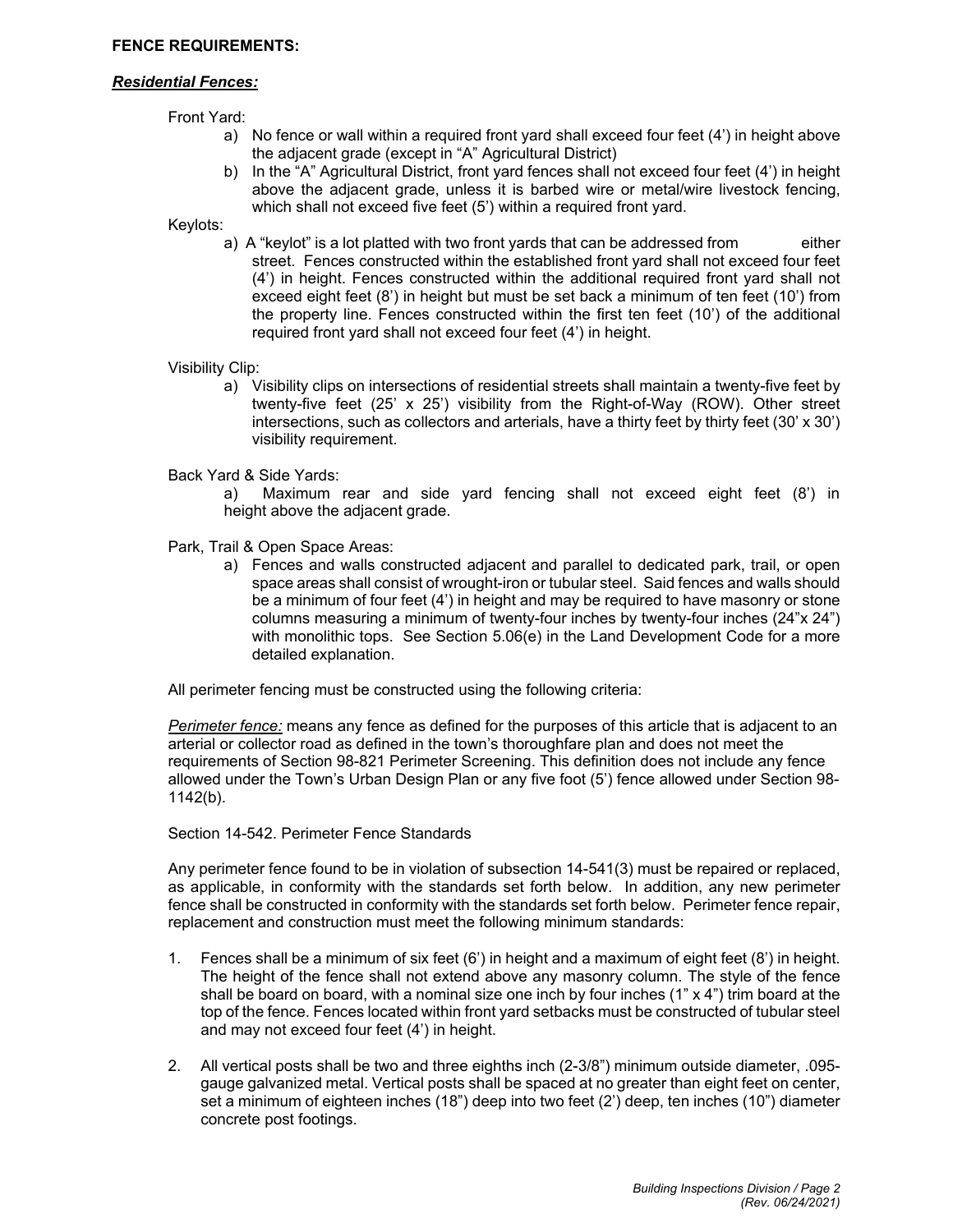- 3. For a six foot (6') tall fence, a minimum of three (3) rails shall be used. For an eight foot (8') tall fence, a minimum of four (4) rails shall be used. The fence pickets shall be attached to the horizontal rails running from vertical post to post as described in paragraph 4 below. The size of the rails shall be no less than nominal size two inches by four inches  $(2" \times 4")$  and shall be bolted to steel posts with noncorrosive metal anchor straps and one-fourth inch (1/4") noncorrosive bolts or screws.
- 4. All nails or fasteners shall be of non-rusting, non-corrosive metal such as hot-dipped galvanized steel. All nails or fasteners shall be of the type (such as screw shank, ring shank, or divergent-point staples) that when properly driven, will not work free due to wind vibration, or shrinkage of members.
- 5. All materials shall be securely fastened, vertical pickets to horizontal rails, rails to vertical posts, trim board to top rail, to ensure an ongoing attractive appearance and safe condition, free from rot, rust, vandalism, and other sources of decay.
- 6. The bottom of the fence shall be designed to prevent ground to picket contact. A nominal size two inches by six inches (2" x 6") kick board shall be used to cover the gap between bottom of pickets and ground. This kick board may have ground contact; however, the kick board may not impede drainage patterns or create a gap of more than two inches (2") above grade.
- 7. Posts and rails must be placed on the inside of the fence so that they are not facing a street.
- 8. The perimeter wood fence shall be constructed with pre-stained western red cedar in medium brown color or composite material in redwood color. Composite material is produced by combining wood fiber and polyethylene plastic, whereby the plastic encapsulates the wood.

# *Pool Fences:*

1. The top of the barrier must be at least forty-eight inches (48") above grade measured on the side of the barrier which faces away from the swimming pool. This minimum measurement of forty-eight inches (48") above grade shall exist around the entire perimeter of the barrier and for a minimum distance of three feet (3') measured horizontally. The maximum vertical clearance between the grade and the bottom of the barrier must be two inches (2") measured on the side of the barrier which faces away from the swimming pool. The maximum vertical clearance at the bottom of the barrier may be increased to four inches (4") when grade is a solid surface such as a concrete deck, or when the barrier is mounted on the top of the aboveground pool structure. When barriers have horizontal members spaced less than forty-five inches (45") apart, the horizontal members shall be placed on the pool side of the barrier. Any decorative design work on the side away from the swimming pool, such as protrusions, indentations or cutouts, which render the barrier easily climbable, are prohibited.

## *Exceptions:*

- a) When the top surface of any horizontally run member is at least forty-five degrees  $(45^{\circ})$ , when measured from the horizontal, such members are not required to be at least fortyfive inches (45") apart.
- b) When the barrier is an existing fence located adjacent to private property, horizontal members that are less than forty-five inches (45") apart are not required to be placed on the pool side of the barrier.
- 2. Opening in the barrier must NOT allow the passage of a one and three-quarter inch (1-3/4") diameter sphere.

## *Exceptions:*

- a) When vertical spacing between such openings is forty-five inches (45") or more, the opening size may be increased such that the passage of a four inch (4") diameter sphere is not allowed.
- b) For fencing composed of vertical and horizontal members, the spacing between vertical members may be increased up to four inches (4") when the distance between the tops of horizontal members is forty-five inches (45") or more.
- 3. Chain link fences used as the barrier must not allow the passage of a one and three-fourths inch (1- 3/4") diameter sphere.
- 4. Access gates must comply with the requirements of Items 1-3 listed above. Pedestrian access gates shall have a self-latching, self-closing device. The self-latching device will be located fifty-four inches (54") from the bottom of the gate.